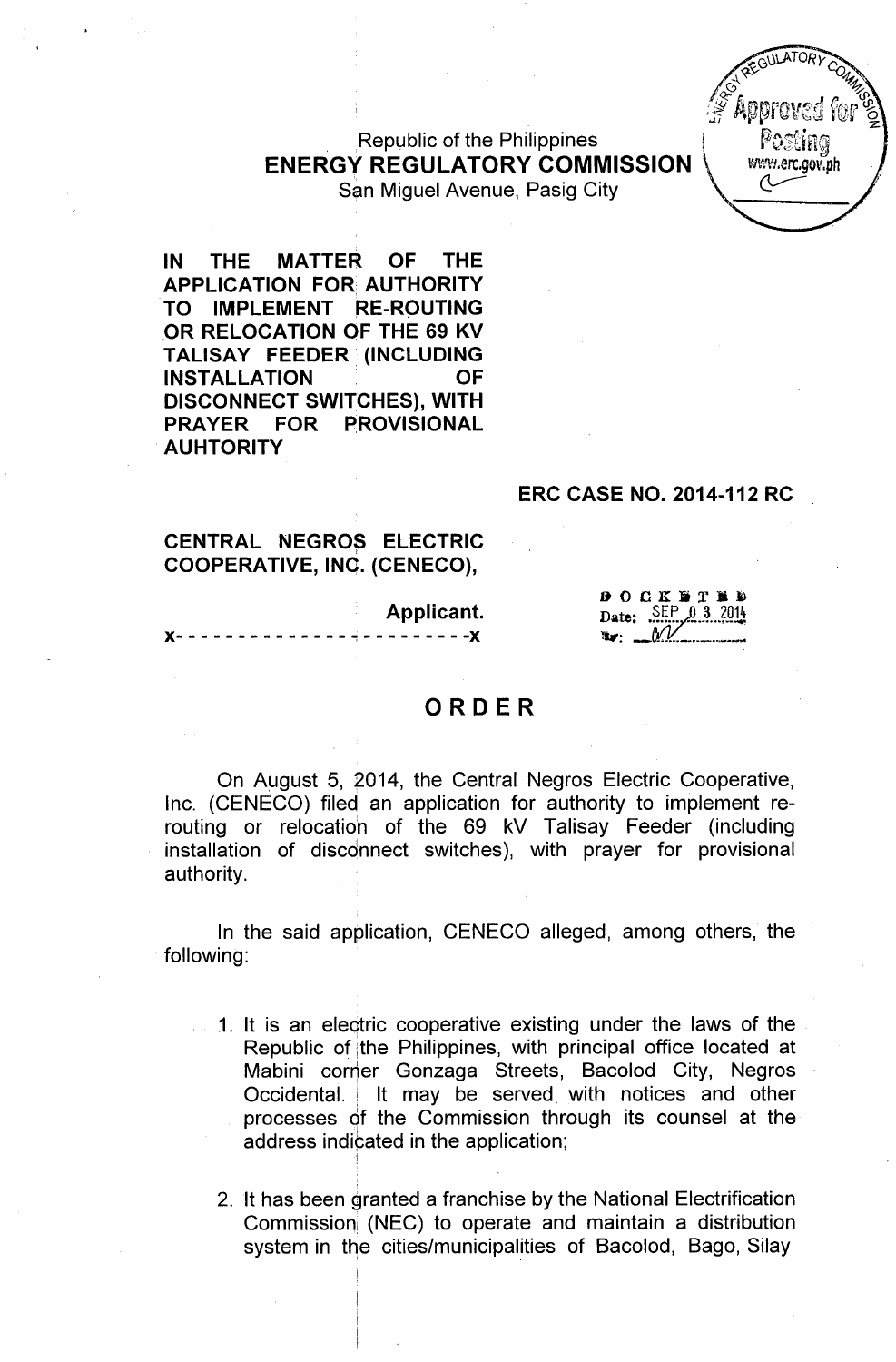Talisay, Murcia and Don Salvador Benedicto, all in the Province of Province of Negros Occidental and is authorized to charge all its customers for their electric consumption at the rates duly approved by the Commission;

3. It seeks the approval of the Commission through the instant application to implement an emergency project, more particularly, the re-routing/relocation of the existing 69 kV Talisay Feeder and installation of air break switches and/or disconnects along laterals. This case is being filed pursuant to Resolution No. 26, Series of 2009 issued by the Energy Regulatory Commission (ERC), otherwise known as *{(Resolution Amending the Rules for Approval* of *Regulated Entities' Capital Expenditure Projects,"* pertinent portion of which provides:

> "3.4 These are capital expenditure projects that require immediate implementation during an event other than those enumerated and covered in the definition of a force majeure, or fortuitous event in order to maintain safe, reliable, secure and efficient operation of the power system. These projects shall be filed with ERC for approval within sixty (60) days after the start of construction and shall be supported by documents indicating the following:

- a) Project Description;
- b) Justification or Benefits to be Delivered;
- c) Estimated Project Costs;
- d) Project Financing Plan; and
- e) Project Schedule."

## Background of the Project

4. As a background, the existing 69 kV line Talisay Feeder is part of the subtransmission assets which it acquired from the National Power Corporation (NPC) through a Lease Purchase Agreement (LPA) executed on April 2005. The said LPA was approved by the Energy Regulatory Commission (ERC) last March 28, 2008. Accordingly, on October 20, 2008, a Deed of Possession was entered into by the same parties with which NPCITRANSCO transferred possession, operation and maintenance of the said assets to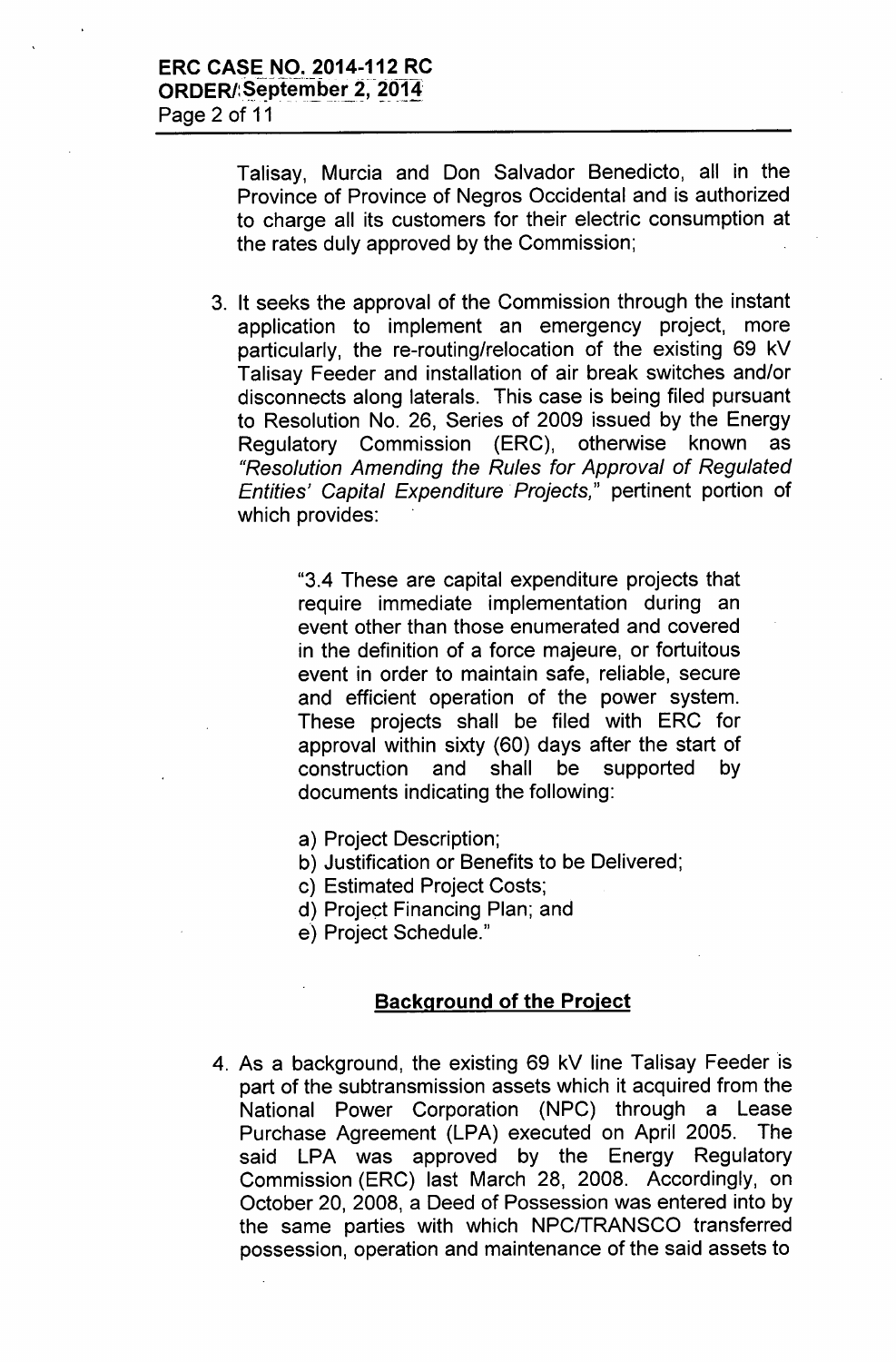it. A single line diagram showing the 69 kV subtansmission asset acquired by it is thereto attached to the application as Annex "A" and made integral part thereof;

5. The acquired subtransmission lines are connected to the National Grid Corporation of the Philippines' (NGCP) Mansilingan Substation serving its substations as shown in the table below:

|                  |                       | Length  | **No. of  | **Ave Load |
|------------------|-----------------------|---------|-----------|------------|
| 69 kV line       | Substation            | of Line | consumers | (kW)       |
|                  | Served                | (kms)   |           |            |
|                  | <b>Burgos SS</b>      |         | 15,405    | 5,692      |
|                  | <b>Mt View SS</b>     |         | 12,598    | 14,600     |
|                  | <b>Talisay SS</b>     |         | 20,964    | 5,729      |
|                  | Panaogao SS           |         | 5,971     | 3,287      |
|                  | Lopez SS              |         | 9,160     | 2,648      |
| Talisay Feeder*  |                       | 31.224  | 64,098    | 31,958     |
|                  | <b>Alijis SS</b>      |         | 41,160    | 17,071     |
|                  | Gonzaga SS            |         | 15,562    | 14,148     |
|                  | <b>Reclamation SS</b> |         | 8,999     | 8,268      |
| Power Barge Fdr* |                       | 12.007  | 65,721    | 39,847     |
|                  | Sum-ag SS             |         | 8,118     | 4,255      |
|                  | Calumanggan SS        |         | 206       |            |
|                  | Hilangban SS          |         | 13,849    | 4,463      |
| San Enrique Fdr  |                       | 21.003  | 22,173    | 8,718      |
| CENECO Total     |                       |         | 151,992   | 80,164     |

Note: \* CENECO Acquired Asset

\*\* December 2012 Data

6. Portion of the acquired assets, more particularly the 69 kV Talisay Feeder Line, is presently serving its various substations in the north area, namely: Burgos, Mt. View, Talisay, Panaogao and Lopez Substations. These five (5) substations have average demand and number of customers as shown below:

|                             | <b>Average Demand</b> | No. of           |
|-----------------------------|-----------------------|------------------|
| <b>Substation</b>           | (kW)                  | <b>Consumers</b> |
| $(10$ MVA)<br><b>Burgos</b> | 5,692                 | 15,405           |
| Mt View (30 MVA)            | 14,601                | 12,598           |
| $(10$ MVA)<br>Talisay       | 5,730                 | 20,964           |
| Panaogao (5 MVA)            | 3,287                 | 5,971            |
| $(5$ MVA)<br>Lopez          | 2,648                 | 9,160            |
| Total                       | 31,958                | 64,908           |
| <b>Percentage to Total</b>  | 42.17%                | 42%              |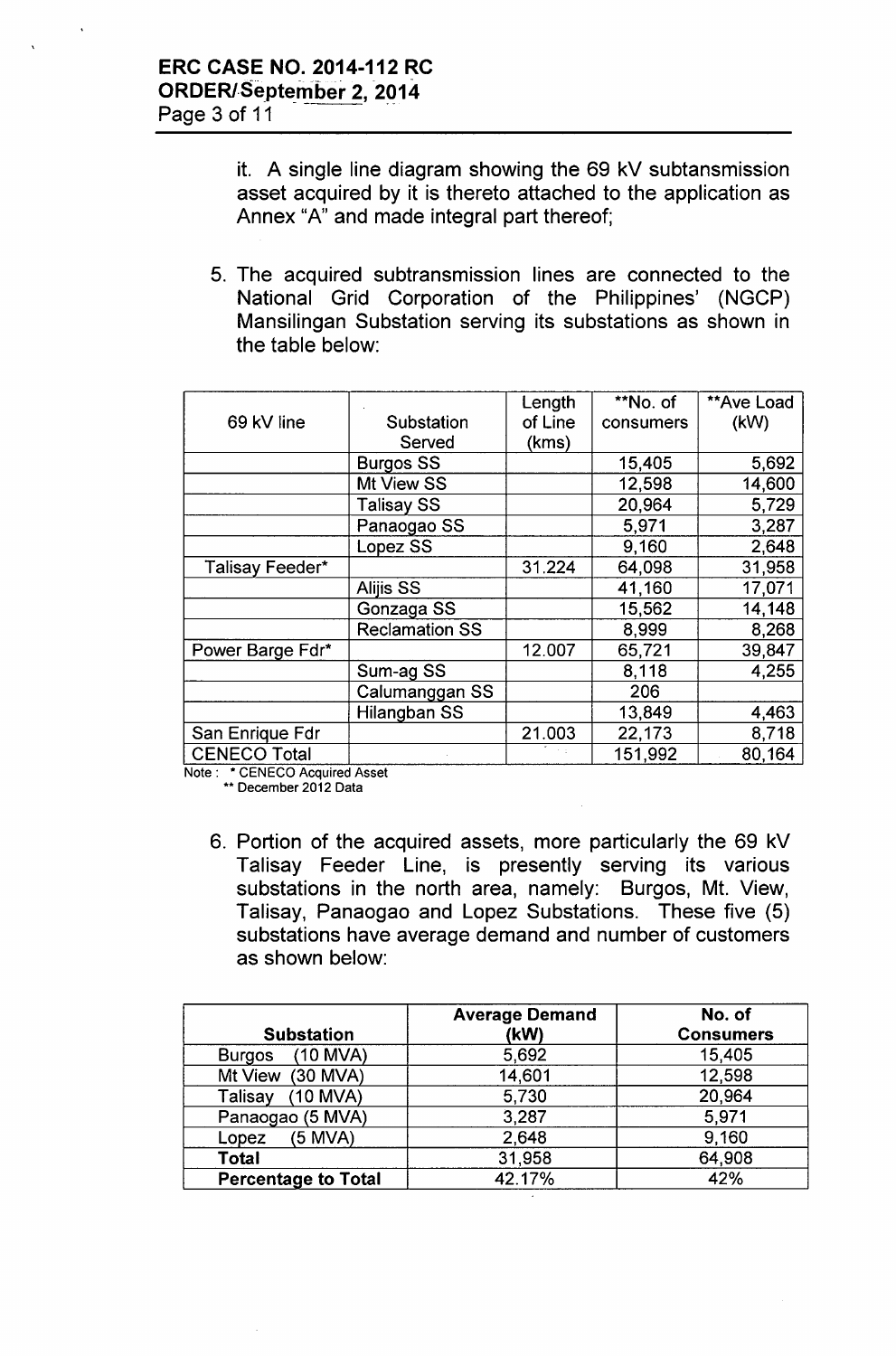# **ERC CASE NO. 2014-112 RC** ORDER/September 2, 2014.

Page 4 of 11

- 7. The Talisay 69 kV Feeder line traverses through sugar cane fields and rice fields owned by private individuals and corporations. As a matter of fact, some of these sugar cane fields have already been converted to subdivisions. Since the said line passes through private properties, the reliability of the line is oftentimes compromise as it cannot immediately conduct its repair and maintenance operation as permission from the land owners need to be sought before it can enter the property. This situation always resulted in the delay in the conduct of repair and maintenance job;
- 8. Worst, in instances when landowners would totally refuse entry demanding for right-of-way (ROW) compensation, it was compelled to source the supply of power for its various substations (Talisay, Panaogao and Lopez Substations) from the National Grid Corporation of the Philippines' (NGCP) Cadiz Substation in the North. This resulted to delivery voltage of less than the prescribed limits as set forth in the Philippine Grid Code (PGC) much to the detriment of its consumers and the attendant problem brought by the said situation;

## **Description of the Project**

9. The proposed project is for the re-routing or relocation of the existing 69 kV Substransmission Line from NGCP's Mansilingan Substations. The line will have a length of 31.224 and will serve its Burgos, Mt. View, Talisay, Panaogao and Lopez Substations in the North. The project will include as well the installation of airbreak switches/disconnects along laterals. The said relocation or re-routing is a complementary project of its 69 kV looping projects which is part of its 2011-2013 CAPEX application pending before the Commission. Attached to the application as Annex "B" and made integral part thereof is the Single Line Diagram showing the proposed project;

## **Justification or Benefits of the Project**

1O. Recently, its 69 kV Talisay Feeder experienced prolonged interruption particularly its substations in the North<sup>1</sup> which

<sup>&</sup>lt;sup>1</sup> Burgos SS, Mt. View SS, Talisay SS, Panaogao SS and Lopez SS.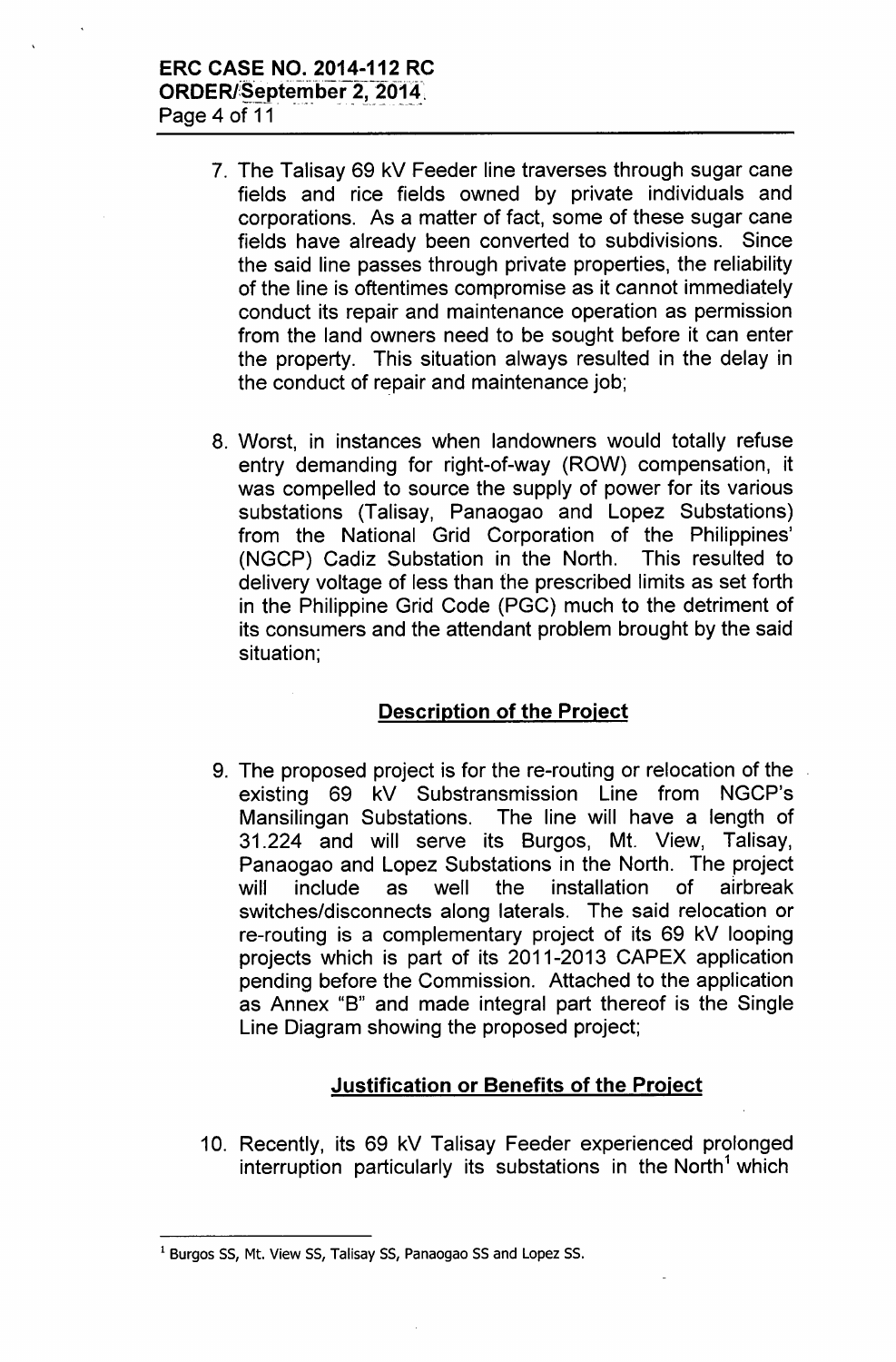were later traced to troubles in the subtransmission line serving the said substations, specifically the Talisay 69 kV Feeder Lines, serving its substations in the area. Since it has a problem in its access to the line, it took quite some time for it to troubleshoot and repair the lines, thereby resulting in prolonged power interruption to the detriment of its consumers;

- 11. This recurring problem prompted it to find ways to address the same. Thus, upon careful evaluation of the situation, it identified the relocation (re-routing) of the 69 kV Talisay Feeder Line and installation of air break switches and/or disconnects as the most practical solution;
- 12. Analysis for this project was based on its latest 69 kV feeder scenario for the three (3) 69 kV feeder lines serving CENECO's power substations.<sup>2</sup> Interruption data for the said 69 kV line feeders for the period of January 2013 to November 2013 were analyzed. From the count, duration and cause of the interruption, the failure/kms and the repair time of the individual 69 kV feeders were established. From the result, it was determined that the 69 kV Talisay Feeder line has the most count of failure, with longest duration and high percentage of failure/km and repair time. Attached to the application as Annexes "C," "D" and "E" and made integral part thereof are the Interruption Report, Technical Analysis and Economic Cost Analysis of the project;
- 13. The project aims to improve the reliability of the line by rerouting or relocating the 69 kV line along highways which can provide easy access to it in the conduct of emergency repair works. Likewise, this would enable it to conduct periodic inspection and the necessary maintenance and repair of the said line assets on a pre-determined schedule;
- 14. Corollary to that, the proposed project would also free it from future legal problems such as ROW claims, as the relocation would now be made along existing highways where ROW and/or easements were provided by Department of Public Works and Highways (DPWH) during the construction of these road networks;

<sup>&</sup>lt;sup>2</sup> Talisay Feeder, Power Barge Feeder, Talisay Feeder.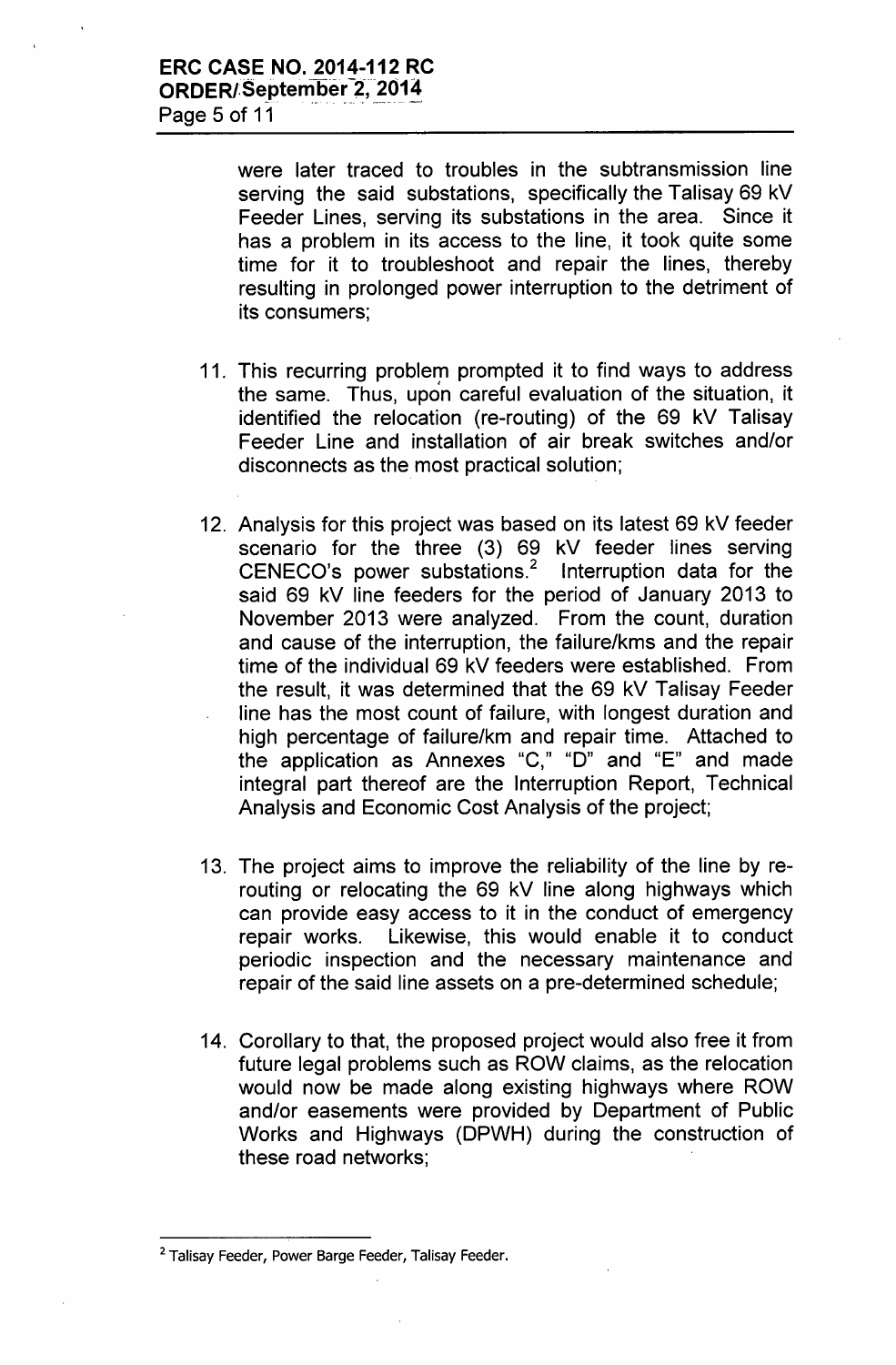15. Needless to state, the proposed project would redound to the benefit of its consumers in terms of adequate and reliable supply of electricity. It bears stressing that the substations being served by the line assets proposed to be relocated, supply power to various institutions such as hospitals, schools and even water pumping stations. Hence, in case of trouble in the said lines which is highly probable especially during pre-harvest season when sugarcanes are at its peak growth, consumers in these areas will experience an average of six (6) hours interruption, or even longer in case landowners refused entry to its maintenance personnel. Thus, the implementation of the project would assure steady and reliable supply of electricity to its consumers in the area;

## Project Schedule

16. As per its planning data, the project would be implemented within a period of six (6) months from the issuance of the Commission's approval, provisional or otherwise. Attached to the application as Annex "F" and made integral part thereof is the Gantt Chart for the re-routing or relocation of the 69 kV line;

# Project Cost Estimates and Financing Plan

- 17. The project requires an estimated capital investment of PhP58,476,819.77. Attached to the application as Annex "G" and "H" and made integral part thereof are the Staking Sheets and detailed breakdown of Project Cost Estimates;
- 18. Its proposed project will be financed through loans and would be amortized through its Reinvestment Fund for Sustainable Capital Expenditures (RFSC) Rate approved by the Commission under the Rules for Setting Electric Cooperatives' Wheeling Rates (RSEC-WR). Below is a cash flow analysis showing RFSC Fund for the year 2014:

| <b>Cash Flow Analysis</b>          | 2014           |
|------------------------------------|----------------|
| Forecasted sales (kWh)             | 622,976,064.44 |
| <b>RFSC Beginning Fund Balance</b> | 4,265,981.20   |
| <b>Funding Sources (Inflows):</b>  |                |

#### CASH FLOW ANALYSIS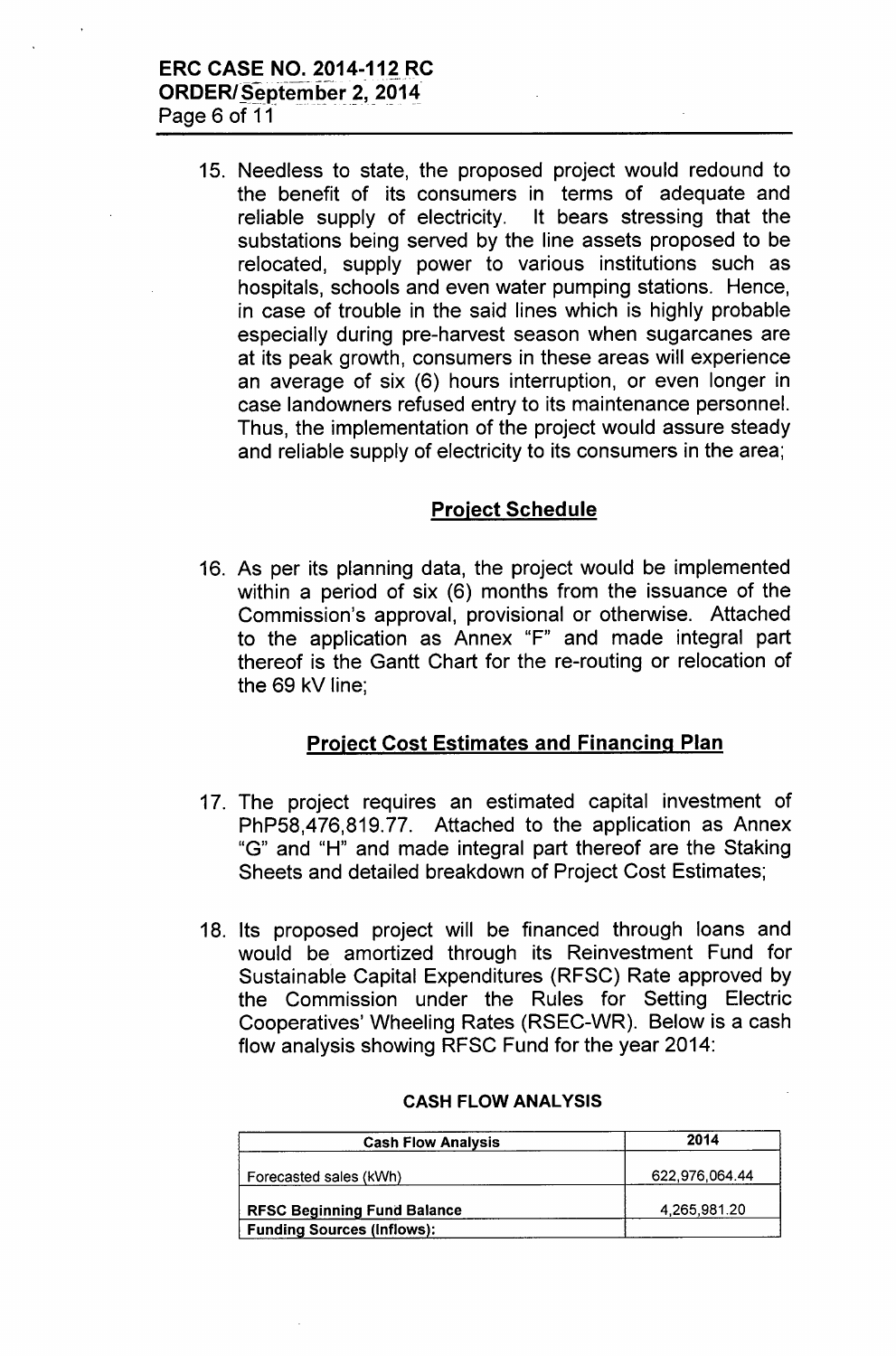### ERC CASE NO. 2014-112 RC ORDER/September 2, 2014

Page 7 of 11

| Annual Revenue Cash Flow from RFSC*        | 94,567,766.58    |
|--------------------------------------------|------------------|
| NEA Loan - 69 kV Relocation Project        | 46,781,455.81    |
| Loans - Bank and other sources             | 356,479,177.32   |
| <b>Total RFSC Inflows</b>                  | 502,094,380.92   |
| <b>CAPEX Projects (Outflows):</b>          |                  |
| 69 kV Relocation Project                   | 58,476,819.77    |
| 2014 Network Projects                      | 127, 142, 307.69 |
| 2014 Other Network Projects                | 127, 161, 489.84 |
| 2014 Non-Network Projects                  | 191,295,174.12   |
| <b>ERC CAPEX Approval Fees</b>             | 43,857.61        |
| <b>Annual Capex Plan</b>                   | 504,119,649.04   |
| Debt Service - NEA                         | 13,266,606.00    |
| Debt Service - REFC                        | 9,949,524.00     |
| Debt Service - 69 kV Relocation Project    | 6,971,816.44     |
| Debt Service - 2014 CAPEX                  | 53,125,909.53    |
| <b>Total Cash Outflow for Debt Service</b> | 83,313,855.97    |
| <b>Total RFSC Outflows</b>                 | 587,433,505.00   |
| <b>RFSC Ending Fund Balance</b>            | (81,073,142.88)  |

19. With an estimated capital investment of PhP58,476,819.77, the indicative RFSC would be:

| Existing Reinvestment for Sustainable CAPEX Rate   0.1518 |        |
|-----------------------------------------------------------|--------|
| Indicative RFSC per kWh                                   | 0.1301 |
| Capex Plan Cost Cash Flow Rate per kWh                    | 0.2819 |

\*Assuming 100% collection efficiency

Attached to the application as Annex "I" and made integral part thereof is the detailed Cash Flow Analysis and its supporting data;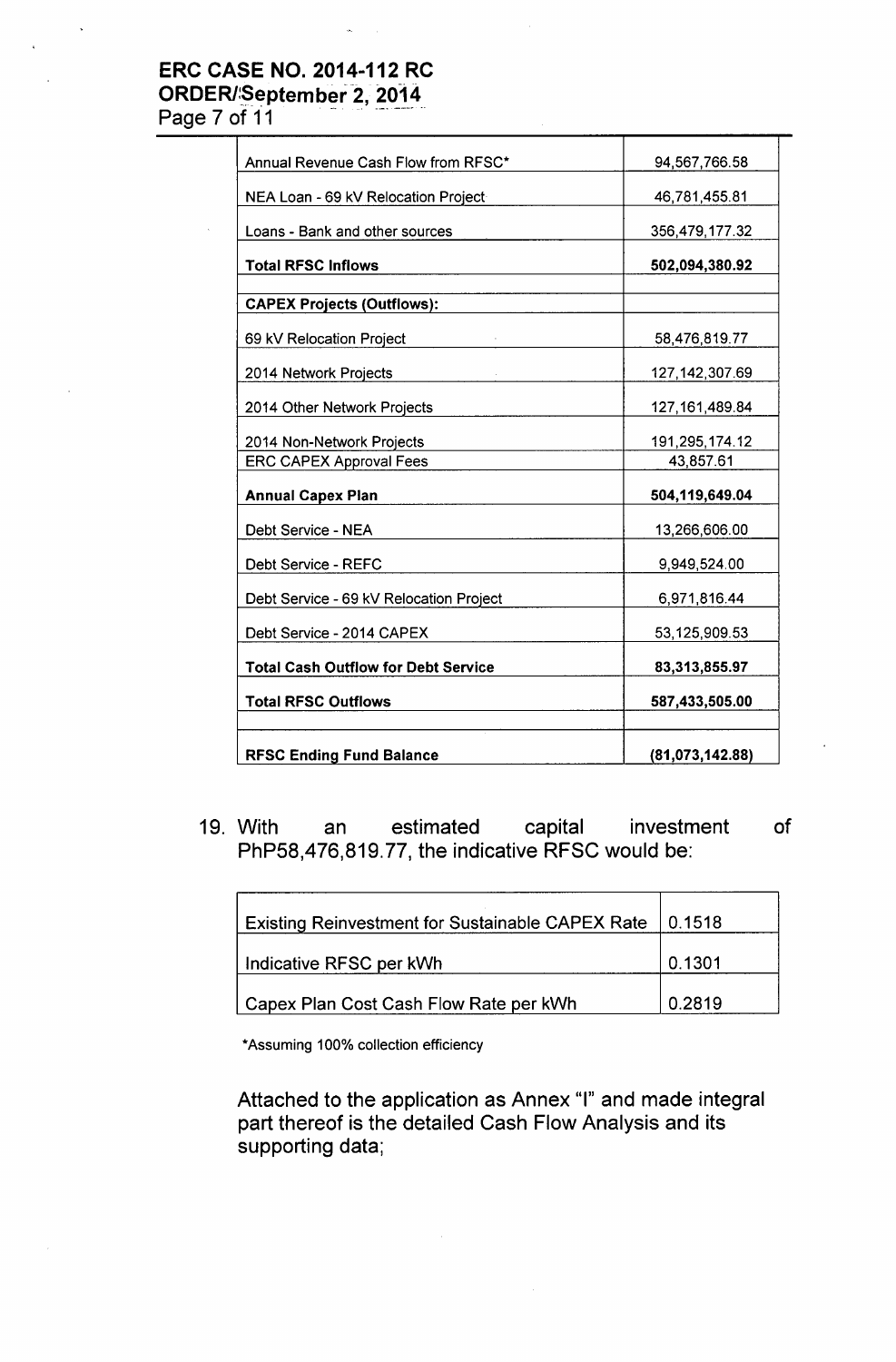#### **ALLEGATIONS IN SUPPORT OF THE PRAYER FOR PROVISIONAL AUTHORITY**

- 20. In its Resolution No. 26, Series of 2009, the Commission provides, among other things, for specific regulatory procedure to be undertaken in cases of emergency significant projects such as the instant case in order to maintain safe, reliable, secure and efficient operation in the power system;
- 21. Thus, pursuant to the above-mentioned rule, it is extremely important for it to be able to immediately implement, without delay, the emergency project subject of the instant application in order to avert power interruptions. The implementation for the project would undeniably redound to the benefit of its consumers in terms of steady, adequate and reliable supply of electricity, particularly those being served by the line, such as hospitals, school and other public utilities (water pumping stations) located in the area;
- 22. Equally important, the immediate implementation of the said project is envisioned to promote new development in the affected areas in terms of economic opportunities and commercial activities as it will be able to accommodate new load applications with a reliable distribution line. Consequently, new jobs will be created and the growth of the local as well as the national economy will be promoted;
- 23. In view of the foregoing, there is an urgent need for the issuance of a provisional authority to allow it to immediately implement the aforesaid emergency significant capital projects. In support thereof, attached to the application as Annex "J", and made an integral part thereof, is the affidavit of Mr. JOSE TADLAS, its Head of Planning Development Division under the Corporate Planning Department; and
- 24. It prays that upon filing of the instant application, and pending hearing thereon, a provisional authority be immediately issued, and after hearing on the merits, a Decision be rendered approving the implementation of the re-routing or relocation of its 69 kV Talisay Feeder and installation of disconnect switches.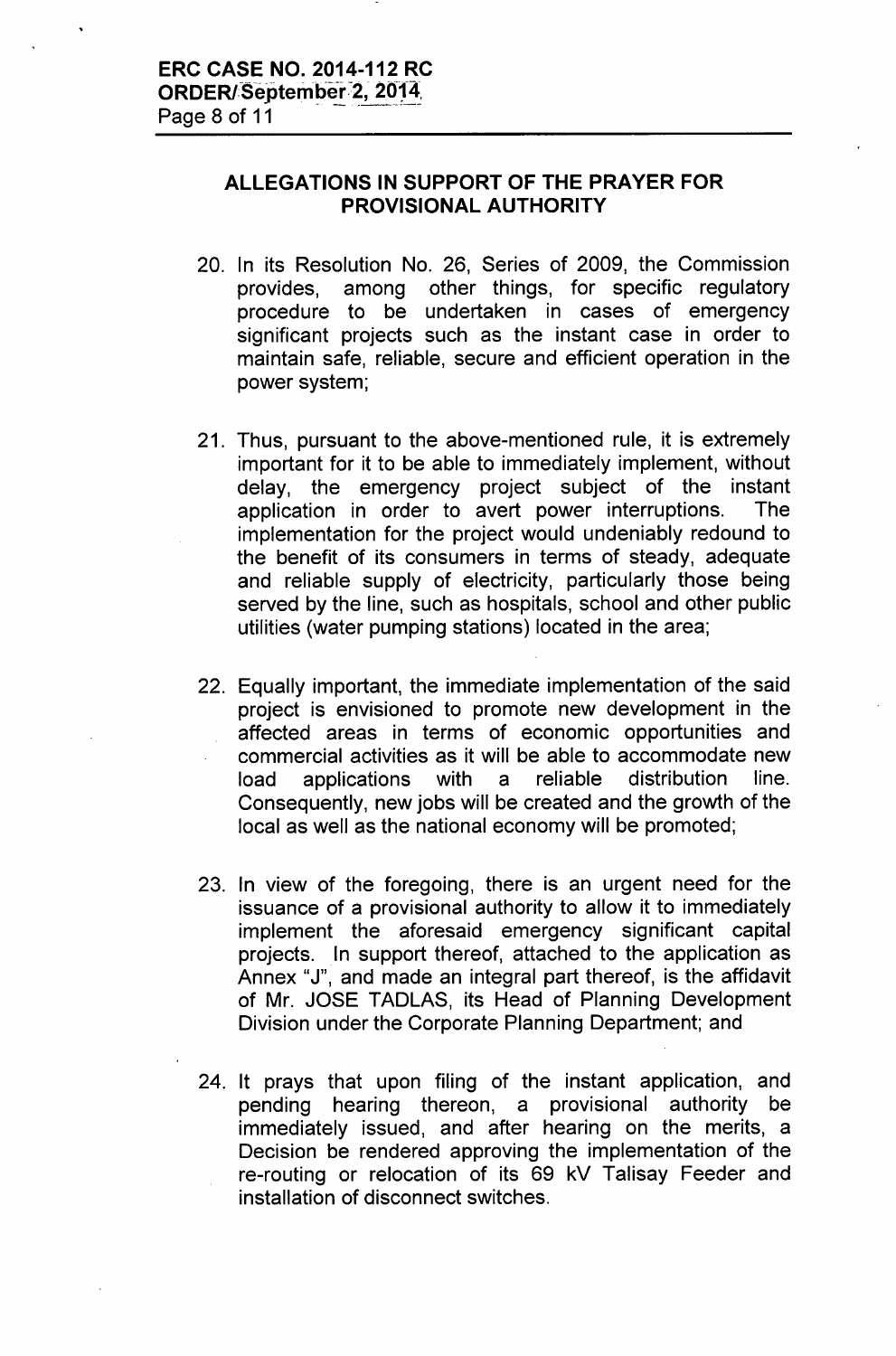Finding the said application to be sufficient in form and in substance with the required fees having been paid, the same is hereby set for initial hearing, expository presentation, pre-trial conference and evidentiary hearing on September 24, 2014 (Wednesday) at nine o'clock in the morning (9:00 A.M.) at the CENECO Main Office, Mabini corner Gonzaga Streets, Bacolod City.

CENECO is hereby directed to cause the publication of the attached Notice of Public Hearing, at its own expense, twice (2x) for two (2) successive weeks in two (2) newspapers of general circulation in the Philippines, with the date of the last publication to be made not later than ten (10) days before the date of the scheduled initial hearing. It is also directed to inform the consumers within its franchise area, by any other means available and appropriate, of the filing of the instant application, its reasons therefor, and of the scheduled hearing thereon.

Let copies of the application, this Order and the attached Notice of Public Hearing be furnished the Office of the Solicitor General (OSG), the Commission on Audit (COA), and the Committees on Energy of both Houses of Congress. They are hereby requested, if they so desire, to send their duly authorized representatives at the scheduled hearing.

Likewise, let copies of this Order and the attached Notice of Public Hearing be furnished the Offices of the Governor of Negros Occidental and the Mayors of the Cities/Municipalities within CENECO's franchise area for the appropriate posting thereof on their respective bulletin boards.

CENECO is hereby directed to furnish all those making requests therefor with copies of the application and its attachments, subject to reimbursement of reasonable photocopying costs.

On the date of the initial hearing, CENECO must submit to the Commission its written Compliance with the jurisdictional requirements attaching therewith, methodically arranged and duly marked, the evidences on the actual posting and publication of the Notice of Public Hearing consisting of certifications issued to that effect, signed by the afore-mentioned Governor and Mayors or their duly authorized representatives, bearing the seals of their offices, and the affidavits of the Editors or Business Managers of the newspapers where the said Notice of Public Hearing were published together with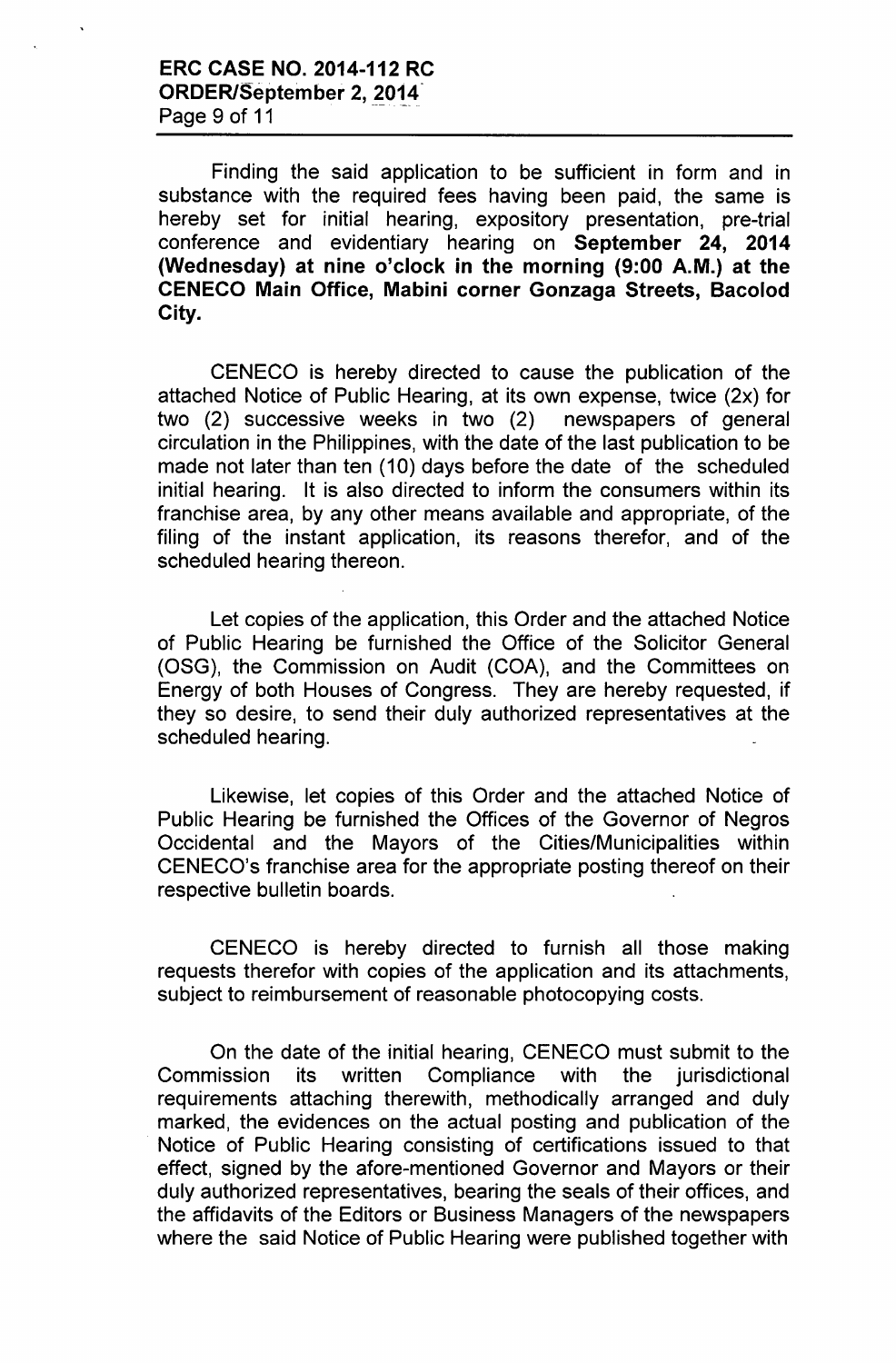the complete issues of the said newspapers, and such other proofs of compliance with the requirements of the Commission.

CENECO and all interested parties are directed to submit, at least five (5) days before the date of initial hearing and pre-trial conference, their respective Pre-trial Briefs containing, among others:

- a) A summary of admitted facts and proposed stipulation of facts;
- b) The issues to be tried or resolved;
- c) The documents or exhibits to be presented, stating the purposes and proposed markings therefore; and
- d) The number and names of the witnesses, with their written testimonies in an individual affidavit form, to be attached to the Pre-trial Brief.

Failure of CENECO to submit the required Pre-trial Brief and Judicial Affidavits of its witnesses within the prescribed period shall be a ground for cancellation of the scheduled hearing, and the resetting of which shall be six (6) months from said date of cancellation.

As part of the pre-trial conference, CENECO must also be prepared to make an expository presentation of its application, aided by whatever communication medium that it may deem appropriate for the purpose, in order to put in plain words and explain, for the benefit of the consumers and other concerned parties, what the application is all about and the reasons and justifications being cited in support thereof.

## SO ORDERED.

Pasig City, September 2, 2014.

FOR AND BY AUTHORITY OF THE COMMISSION:

 $\int$  smanider  $\int \cdot \int \cdot \cdot \cdot \cdot \cdot$ 

ZENAIDA G. CRUZ-DUCU **Chairperson** 

(Capex/2014-112 RC CENECO ORD.doc